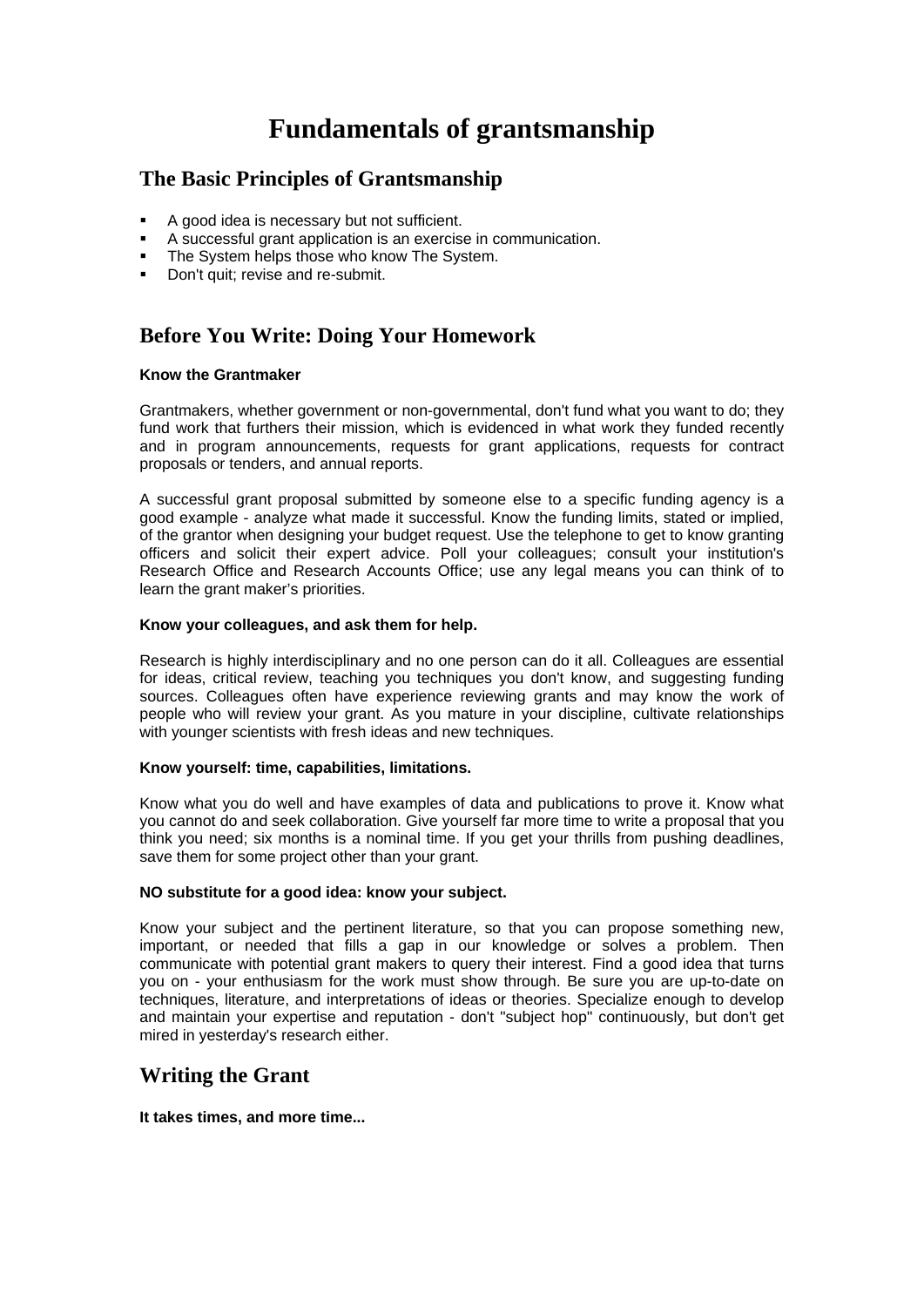Writing the text of the research plan is only half of the work. The rest is assembling budgets and boilerplate, getting the proposal through internal reviews, etc. Consult someone who has been through it so that you know the drill.

It takes about 120 hours, broken into many segments, to write a typical grant. A primary reviewer, assigned to read the proposal and write a critique, spends an average of 7-8 hours reviewing the grant. A reader, who does not have to prepare a written evaluation, averages less than 1 hour reading the proposal. In the Review Panel meeting, the members spend slightly more than 20 minutes discussing the critiques and voting a priority score on the grant. This time compression points out the importance of clear communication of your goals, methods, and the significance of your work.

Revise, revise again, and give yourself plenty of time to do it (about two weeks for each draft).

#### **There is no substitute for a good idea, but a successful grant application is an exercise in communication.**

A good idea is **necessary but not sufficient**. You must develop your idea in a clear, attractive, persuasive, convincing way. Match the idea with a workable plan of action.

Get three kinds of reviewers for your proposal drafts: someone very knowledgeable in your field, an intelligent non-expert, and a good scientific editor. Don't ever assume your reader knows what you mean; explain it but do so without insulting his/her intelligence. Keep abbreviations, acronyms, and discipline-specific jargon to an absolute minimum.

#### **Answer the questions: Who, What, How, How much, Why are you doing the work, Why is it worth doing, Where is the work going?**

Different parts of a grant application allow you to answer these questions: **Who**-biographical sketch, preliminary data; **What**-specific aims, methods of procedure; **How**-methods of procedure, experimental design; **How much**-budget; **Why are you doing it**-significance or rationale, preliminary data, biographical sketch; **Why is it worth doing-significance: Where is it going**-significance, experimental design, particularly the sequence of studies.

#### **When all else fails, read the instructions**

Follow the rules on format, length of various sections, and elements to be included. You can fail to be funded for what you leave out as well as what you put in. Don't get creative here give the reviewers all the information they need in the format they expect to see. Try to get a copy of a successful grant as a model.

#### **Tell them what you are going to tell them, tell them, and then tell them what you told them.**

Repeat the same information, ideas or themes in a consistent way throughout the proposal. For example, have a section in the methods for each specific aim, and repeat the aim verbatim at the beginning of that section.

Write the abstract last, so that it will be an accurate summary as well as a preview of the grant.

#### **Think like a scientist.**

Define problems, ask questions, formulate hypotheses, and design experiments that test the hypotheses. Keep asking yourself, "What is the simplest experiment I can do that answers my question (i.e., tests my hypothesis)?" Avoid experiments that only collect data. If a reviewer